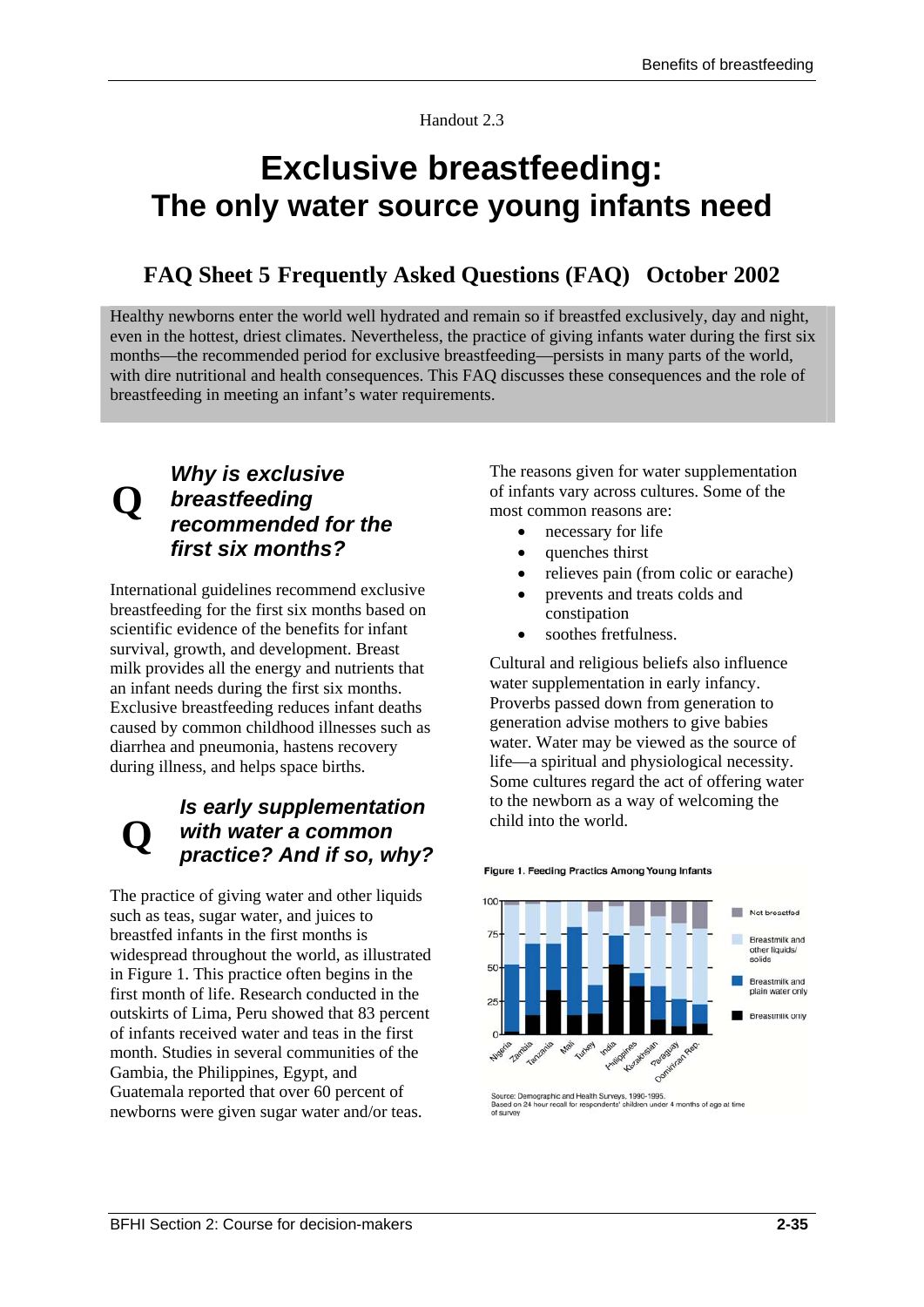The advice of health care providers also influences the use of water in many communities and hospitals. For example, a study in a Ghanaian city found that 93 percent of midwives thought that water should be given to all infants beginning on the first day of life. In Egypt many nurses advised mothers to give sugar water after delivery.

#### **Q**  *How do breastfed babies get enough water?*

Depending on temperature, humidity, and the infant's weight and level of activity, the average daily fluid requirements for healthy infants ranges from 80–100 ml/kg in the first week of life to 140–160 ml/kg between 3–6 months. These amounts are available from breast milk alone if breastfeeding is exclusive and unrestricted (on-demand day and night) for two reasons:

**Breast milk is 88 percent water**. The water content of breast milk consumed by an exclusively breastfed baby meets the water requirements for infants and provides a considerable margin of safety. Even though a newborn gets little water in the thick yellowish first milk (colostrum), no additional water is necessary because a baby is born with extra water. Milk with higher water content usually "comes in" by the third or fourth day. Figure 2 shows the principal components of breast milk.

**Breast milk is low in solutes**. One of the major functions of water is to flush out, through the urine, excess solutes. Dissolved substances (for example, sodium, potassium, nitrogen, and chloride) are referred to as solutes. The kidneys—though immature up to the age of approximately three months—are able to concentrate excess solutes in the urine to maintain a healthy, balanced body chemistry. Because breast milk is low in solutes, the infant does not need as much water as an older child or adult.



Source: Lawrence R. Breastfeeing: A guide for the medical profession. 4th ed. St. Louis: Mosby-Year Book, Inc. 1994.

### **Q** *What about infants in hot, dry climates?*

Water in breast milk exceeds the infant's water requirements in normal conditions and is adequate for breastfed infants in hot, dry climates. Studies indicate that healthy, exclusively breastfed infants in the first six months of life do not require additional fluids even in countries with extremely high temperatures and low humidity. Solute levels in the urine and blood of exclusively breastfed babies living in these conditions were within normal ranges, indicating adequate water intakes.

## *Can giving water to an infant before six months be harmful?*

*Q*

Offering water before the age of six months can pose significant health hazards.

**Water supplementation increases the risk of malnutrition**. Displacing breast milk with a fluid of little or no nutritional value can have a negative impact on an infant's nutritional status, survival, growth, and development.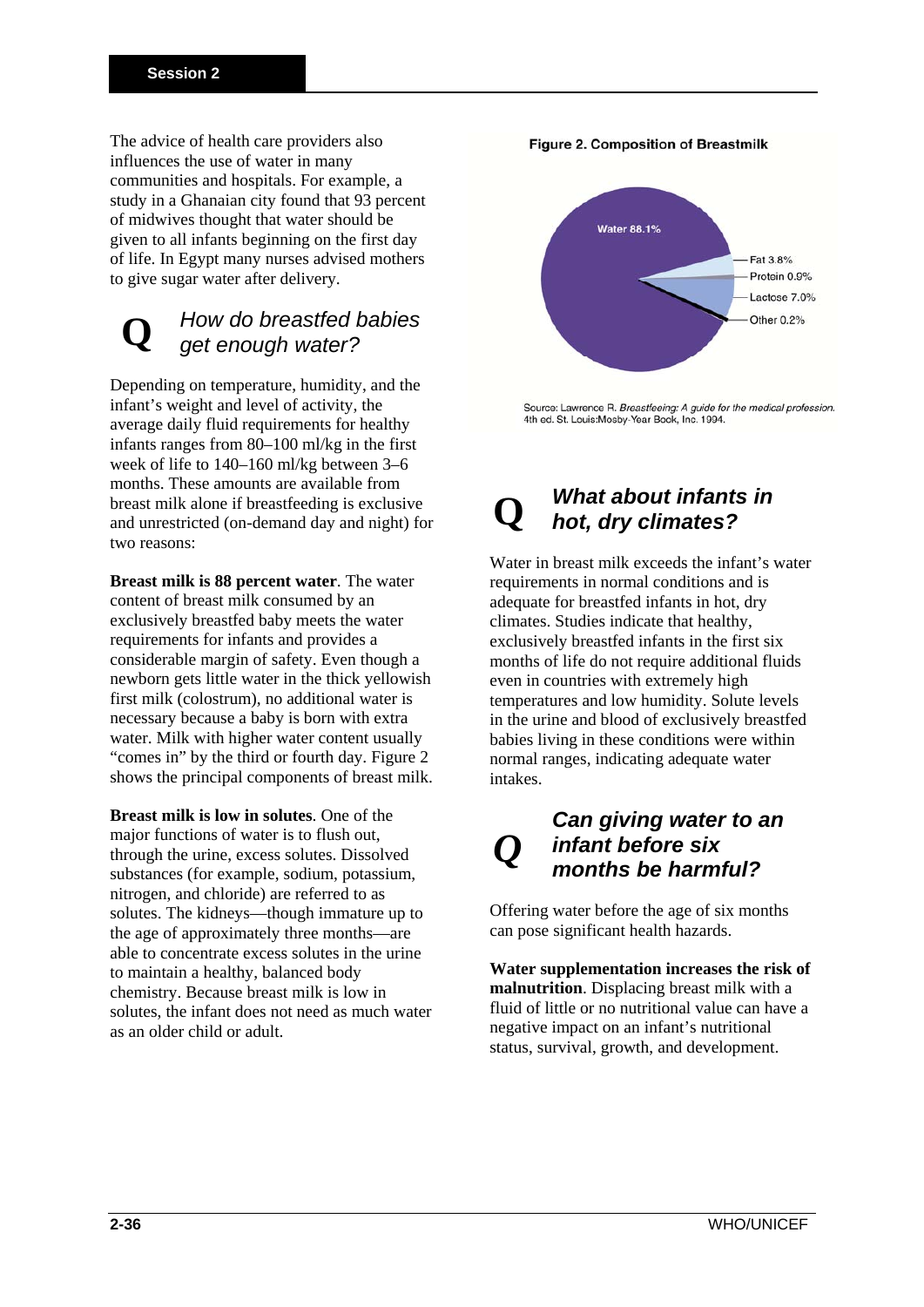Consumption of even small amounts of water or other liquids can fill an infant's stomach and reduce the baby's appetite for nutrient-rich breast milk. Studies show that water supplementation before the age of six months can reduce breast milk intake by up to 11 percent. Glucose water supplementation in the first week of life has been associated with greater weight loss and longer hospital stays.

## **Water supplementation increases the risk of**

**illness**. Water and feeding implements are vehicles for the introduction of pathogens. Infants are at greater risk of exposure to diarrhea-causing organisms, especially in environments with poor hygiene and sanitation. In the least developed countries, two in five people lack access to safe drinking water. Breast milk ensures an infant's access to an adequate and readily available supply of clean water.

Research in the Philippines confirms the benefits of exclusive breastfeeding and the harmful effect of early supplementation with non-nutritive liquids on diarrheal disease. Depending on age, an infant was two to three times more likely to experience diarrhea if water, teas, and herbal preparations were fed in addition to breast milk than if the infant was exclusively breastfed.

## **Q**  *Should water be given to breastfed infants who have diarrhea?*

In the case of mild diarrhea, increased frequency of breastfeeding is recommended. When an infant has moderate to severe diarrhea, caregivers should immediately seek the advice of health workers and continue to breastfeed, as recommended in the Integrated Management of Childhood Illness (IMCI) guidelines. Infants that appear dehydrated may require Oral Rehydration Therapy (ORT),

which should only be given upon advice of a health worker.<sup>2</sup>

## **Q** *How can programs address the common practice of water supplementation?*

To address the widespread practice of water supplementation in early infancy, program managers should understand the cultural reasons for this practice, analyze existing data, conduct household trials of improved practices, and develop effective communication strategies for targeted audiences. Health care providers and community volunteers need to be informed that breast milk meets the water requirements of an exclusively breastfed baby for the first six months. They may also require training on how to communicate messages and negotiate behavior change. Examples of messages developed in breastfeeding promotion programs that address local beliefs and attitudes about the water needs of infants are shown in the box.

*Providing accurate information, tailoring messages to address the beliefs and concerns of different audiences, and negotiating with mothers to try out a new behavior can help establish exclusive breastfeeding as a new community norm.* 

<u>.</u>

<sup>&</sup>lt;sup>2</sup>Oral Rehydration Solution (ORS), used in ORT, helps replace water and electrolytes lost during episodes of diarrhea. Super ORS, with a carbohydrate base of rice or cereal for better absorption, has been developed to improve treatment.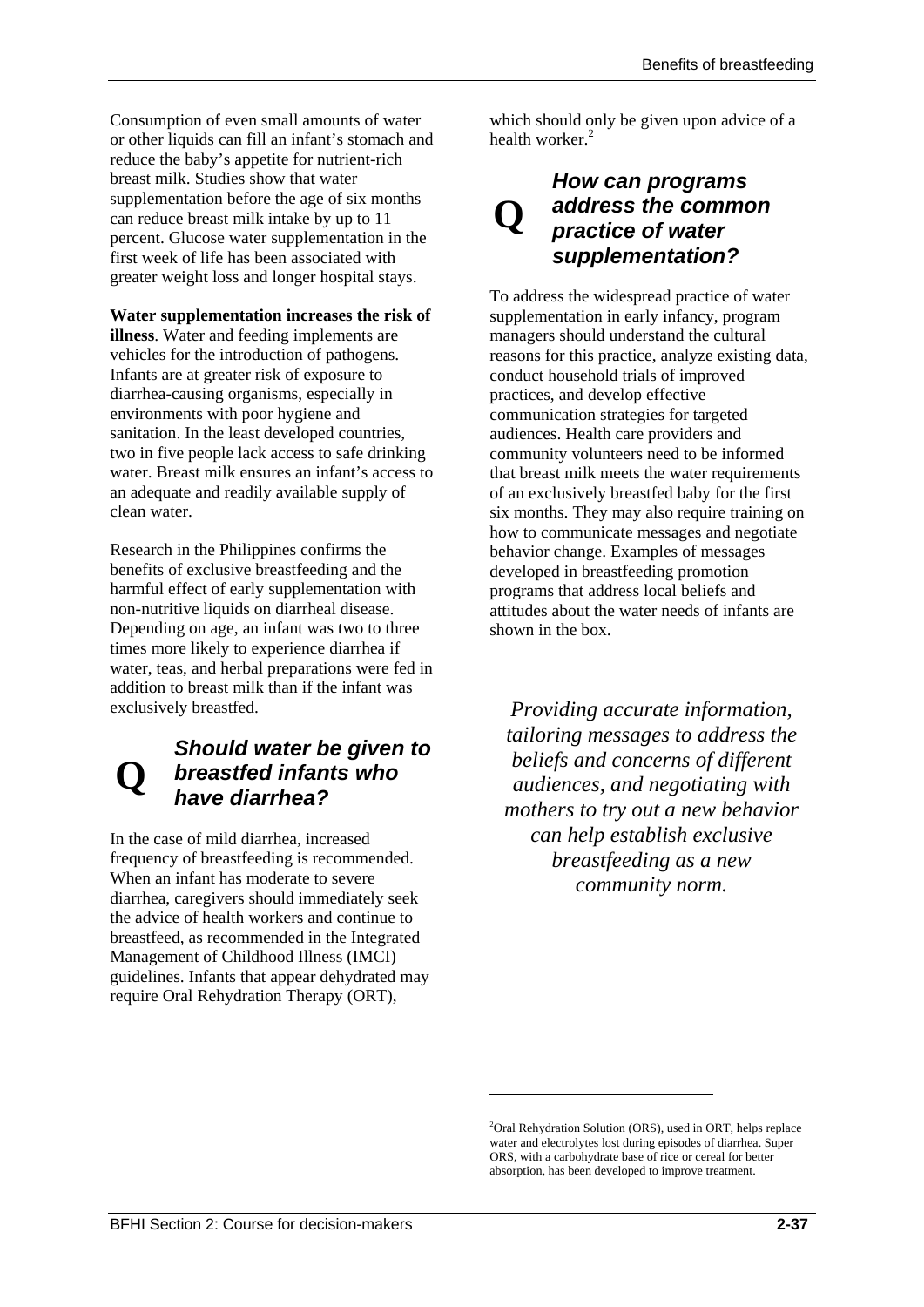## **Communicating the Message "Don't Give Water"**

**The following messages have been used in programs to convince mothers, their families, and health workers that exclusively breastfed infants do not need to be given water in the first six months. The most effective ways of communicating the messages depend on the audience and the practices, beliefs, concerns, and constraints to good practices in a particular setting.** 

**Make clear the meaning of exclusive breastfeeding** 

• **Exclusive breastfeeding means giving only breast milk. This means no water, liquids, teas, herbal preparations, or foods through the first six months of life. (It is important to name the drinks and foods commonly given in the first six months. One program found that women did not think the advice "do not give water" applied to herbal teas or other fluids).** 

**Take ideas often associated with water and apply them to colostrum** 

- **Colostrum is the welcoming food for newborns. It is also the first immunization, protecting a baby from illness.**
- **Colostrum cleans the newborn's stomach. Sugar water is not needed.**

**Explain why exclusively breastfed babies do not need water** 

- **Breast milk is 88 percent water.**
- **Every time a mother breastfeeds, she gives her baby water through her breast milk.**
- **Breast milk has everything a baby needs to quench thirst and satisfy hunger. It is the best possible food and drink that can be offered a baby so the baby will grow to be strong and healthy.**

**Point out the risks of giving water** 

- **Giving water to babies can be harmful and cause diarrhea and illness. Breast milk is clean and pure and protects against disease.**
- **An infant's stomach is small. When the baby drinks water, there is less room left for the nourishing breast milk that is necessary for the infant to grow strong and healthy.**

**Link good breastfeeding practices to adequate fluid intake** 

- **When a mother thinks her baby is thirsty, she should breastfeed immediately. This will give the baby all the water that is needed.**
- **The more often a woman breastfeeds, the more breast milk is produced, which means more water for the baby.**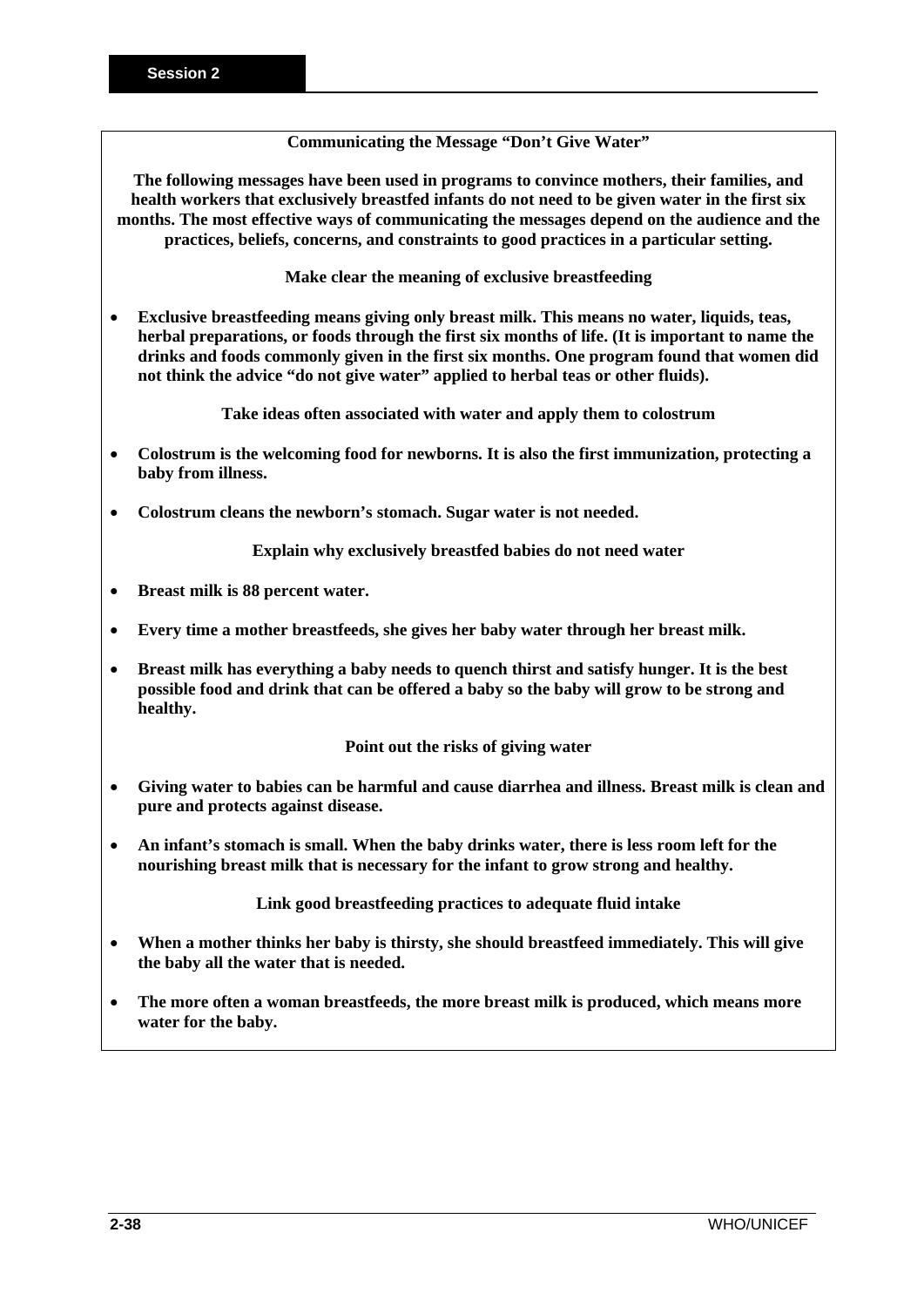# **Q** *What are the water needs of children after six months of age?*

Guidelines for water intake after six months are less clear than for the first half of infancy. At six months complementary foods—foods given in addition to breast milk to meet an infant's increased nutrient requirements should be introduced. The types of foods a child consumes will affect the child's water needs. For the most part, the water requirements of infants 6–11 months can be met through breast milk. Additional water can be provided through fruits or fruit juices, vegetables, or small amounts of *boiled* water offered after a meal.

Caution should be taken to ensure that water and other liquids do not replace breast milk. Water can also replace or dilute the nutrient content of energy-dense complementary foods. Gruels, soups, broths, and other watery foods given to infants usually fall below the recommended energy density for

complementary foods (0.6 kcal/g). Reducing the amount of water added to these foods could improve the nutritional status of children in this age group.

## **Related LINKAGES Publications**

- Facts for Feeding: Birth, Initiation of Breastfeeding, and the First Seven Days after Birth, 2002.
- Facts for Feeding: Breastmilk: A Critical Source of Vitamin A for Infants and Young Children, 2000.
- Facts for Feeding: Recommended Practices to Improve Infant Nutrition during the First Six Months, 2001.
- Quantifying the Benefits of Breastfeeding: A Summary of the Evidence, 2002.
- Recommended Feeding and Dietary Practices to Improve Infant and Maternal Nutrition, 2001.